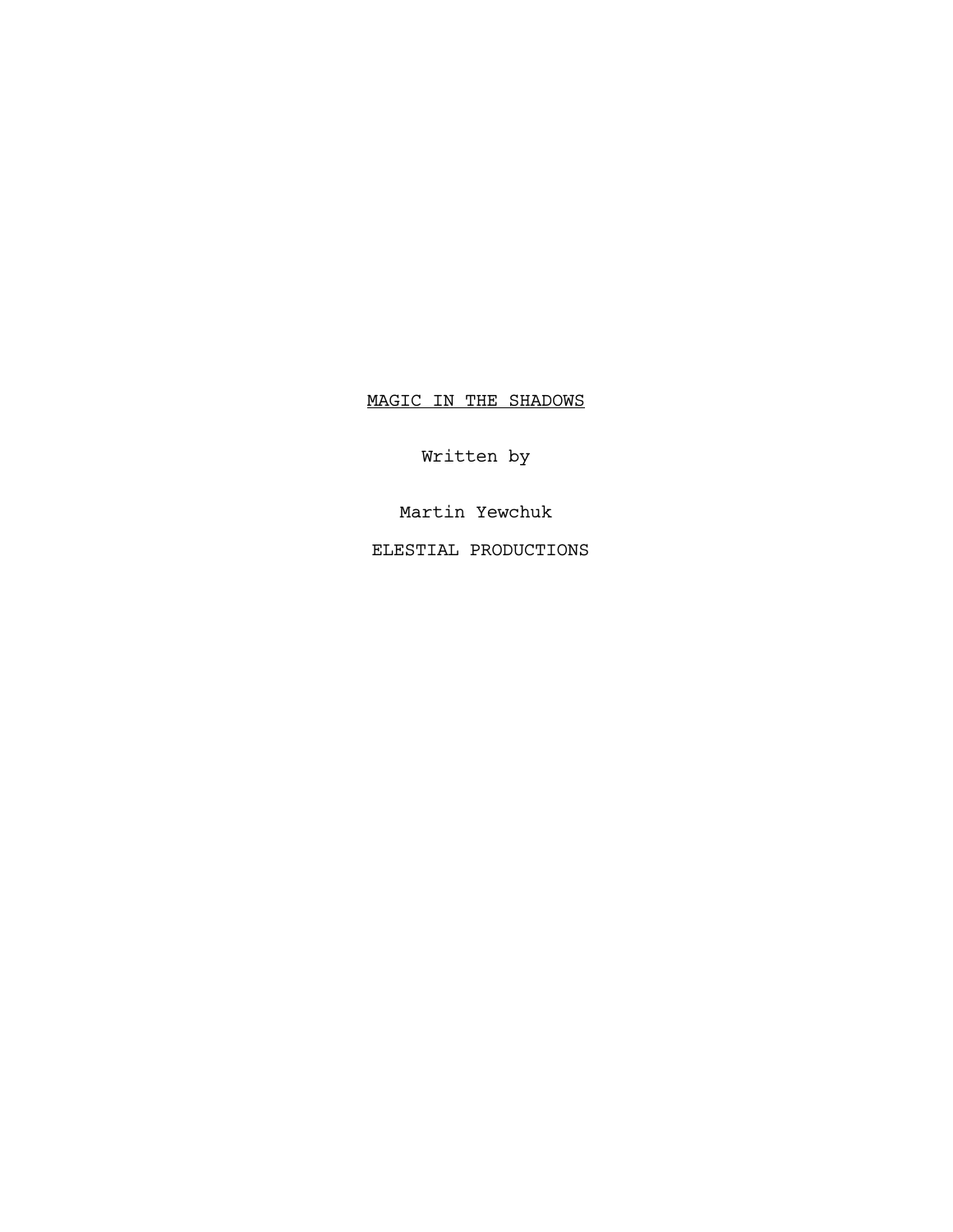FADE IN.

EXT. WARNER BROTHERS STUDIOS LOT - TOUR LINE - LATE AFTERNOON

Three YOUTHS are waiting for the Warner Brothers Studio Tour. One of them is actually in line; MARILEE, 20, bright, engaging with a biting sense of humor. RILEY, 21, calm, nerdy, wearing a New York Film Academy T-shirt is using his iPhone to catch the act of MARCUS, 20, wearing a "Marshmello" T-shirt, as he puts on an impromptu "puppet show" using BUGS and DAFFY stuffed animals complete with the voices.

TOURISTS are either laughing along or frowning upon his immature antics.

> MARCUS Duck season! Rabbit season! Duck Season! Rabbit Season! (pausing) Did you get it?

RTLEY Got it. And posting it.

Marcus and Riley return to the line and sandwich Marilee.

MARILEE Entertaining all twenty-five of your "Riley TV" followers?

RILEY Try twenty-five hundred. My yearly Birthday video montage.

MARCUS My peeps would think I was a dork, choosing this tour for my twentyfirst birthday! Am I right Marilee?

Riley turns the camera to Marcus.

RTLEY Really Marcus? You do this and I'm the dork?

A GRUMPY DUDE, early 30's but could be 50's, listens in on the conversation from in front of them. Riley notices the Grumpy Dude is wearing a "Dirty Harry" T-shirt.

> RILEY (CONT'D) Hey, maybe we'll get to see Clint! You know his production company is on this lot.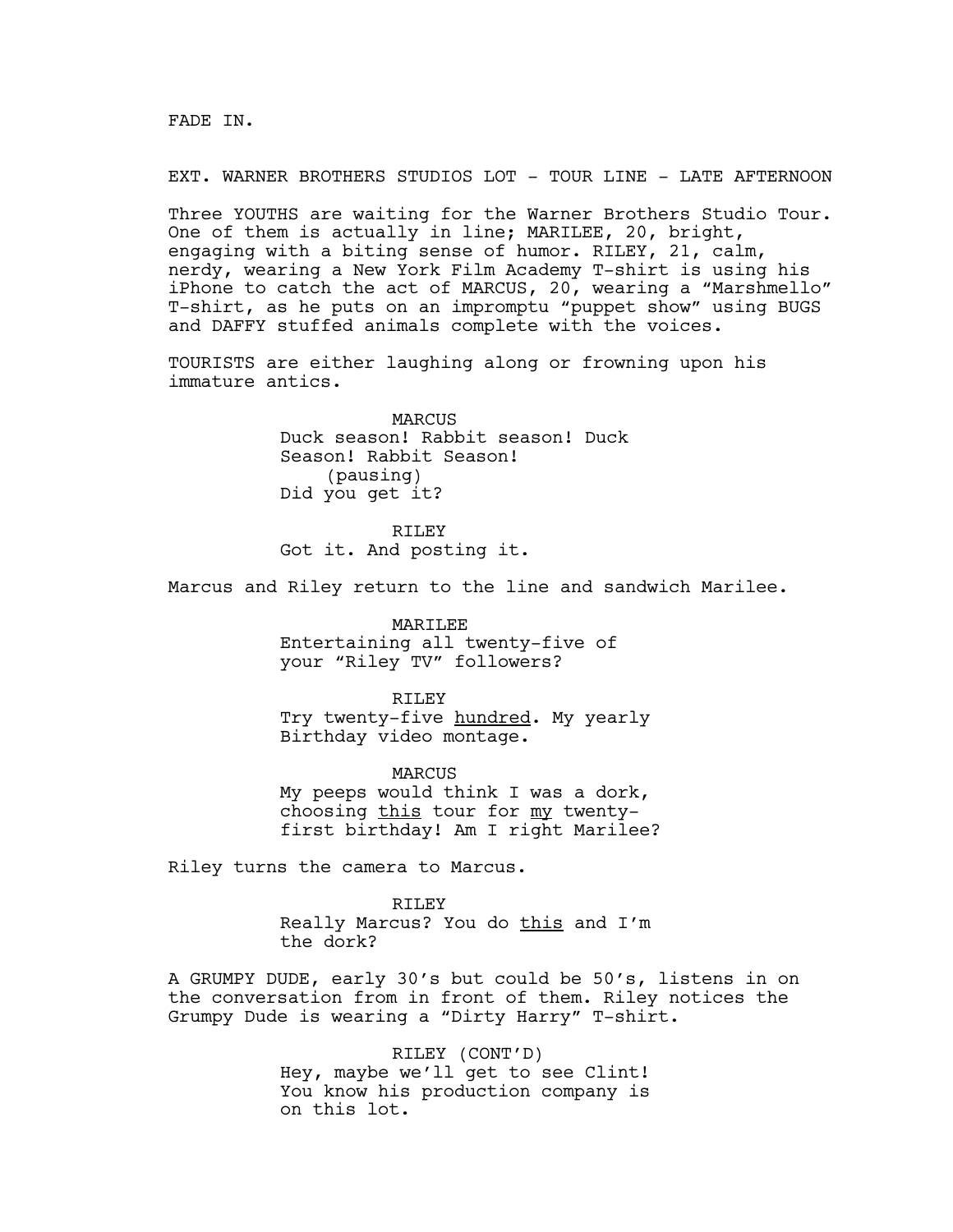Yaaaasssss!

The Grumpy Dude turns and interjects. He is carrying a binder.

> GRUMPY DUDE Malpaso Productions isn't part of today's tour.

> > MARCUS

Why not?

GRUMPY DUDE Clint's working, so the tour won't take us that way... a "security issue".

Marilee jerks her thumb at Marcus.

MARILEE You want to see a "security issue"? Check out this mug!

MARCUS What's in the binder? Headshots?

GRUMPY DUDE (authoritatively) Headshots? Pha! These are celebrity trading cards.

The Grumpy Dude opens the binder, populated with pages of celebrity trading cards.

> MARILEE Is it like collecting baseball cards?

> > GRUMPY DUDE

Hardly.

RILEY There's Clint!

GRUMPY DUDE This is from the 1960's; very rare. This one is from Rawhide. I'm going to get it signed.

He removes the card and inspects it in the light, then slides it back in hurriedly, not all the way in.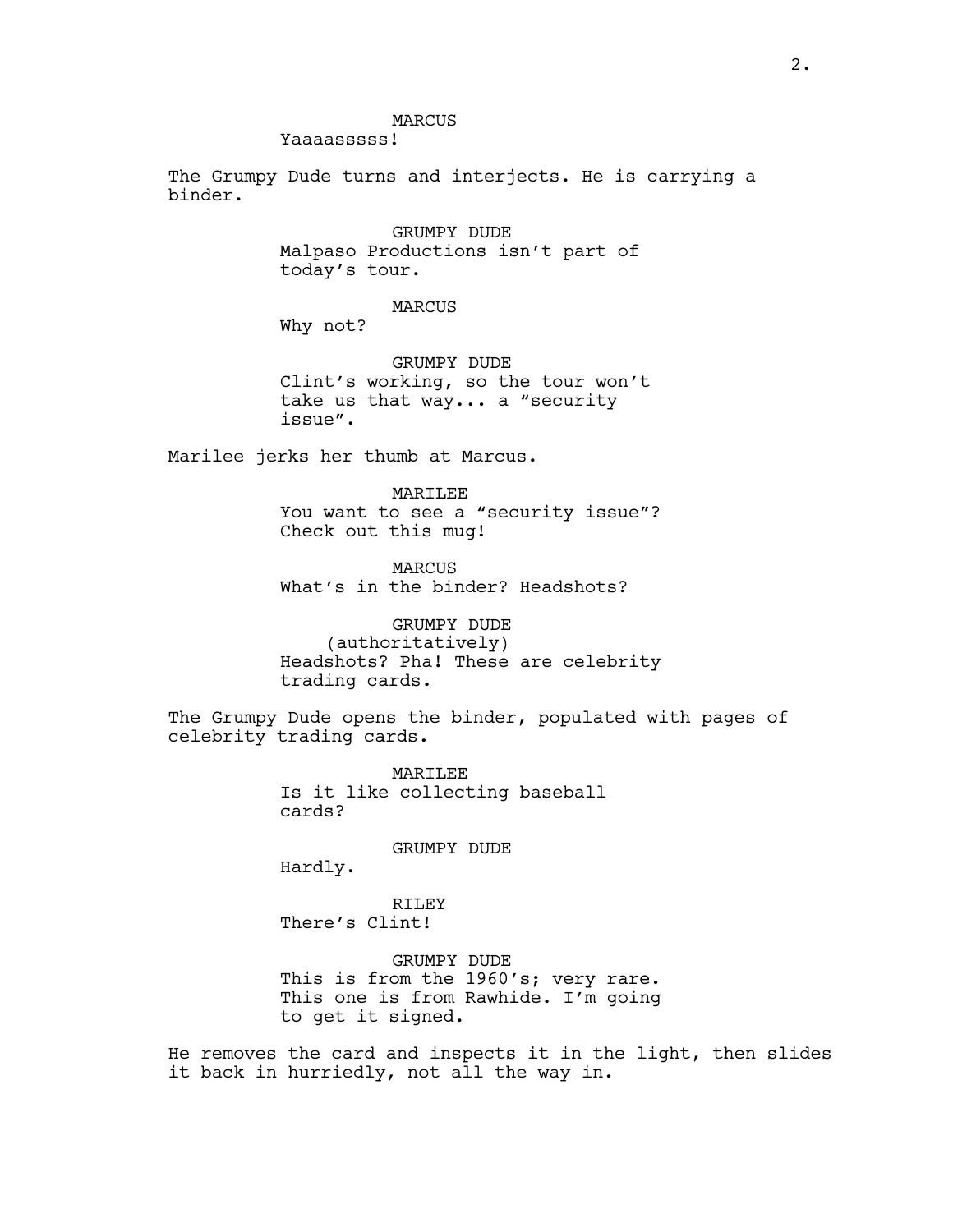How are you gonna to do that? You said security was too tight.

GRUMPY DUDE (enigmatically) I know what I said.

The Grumpy Dude closes his binder and turns forward. Marilee gives Riley a glance as if to say, "What's with this guy?"

> RILEY Would you consider Clint a method actor?

MARCUS Oh yeah! He plays "Clint Eastwood" in every movie he's in. That's his method.

MARILEE He's a great director too. I loved Million Dollar Baby! (punches the air)

RILEY He's not really my style... not my favorite anyway.

This brings a derisive snort from the Grumpy Dude.

MARCUS (sarcastically) Yeah, he's great. Always casts himself! That must be an easy audition. I could play him!

MARILEE (Hillary Swank voice) Okay, let's see what you got, kid.

MARCUS (growly Clint voice) You mean right now?

MARILEE When you're ready, of course.

MARCUS I told you. I. Don't. Train. Girls.

**MARTLEE** That was perfect, Boss!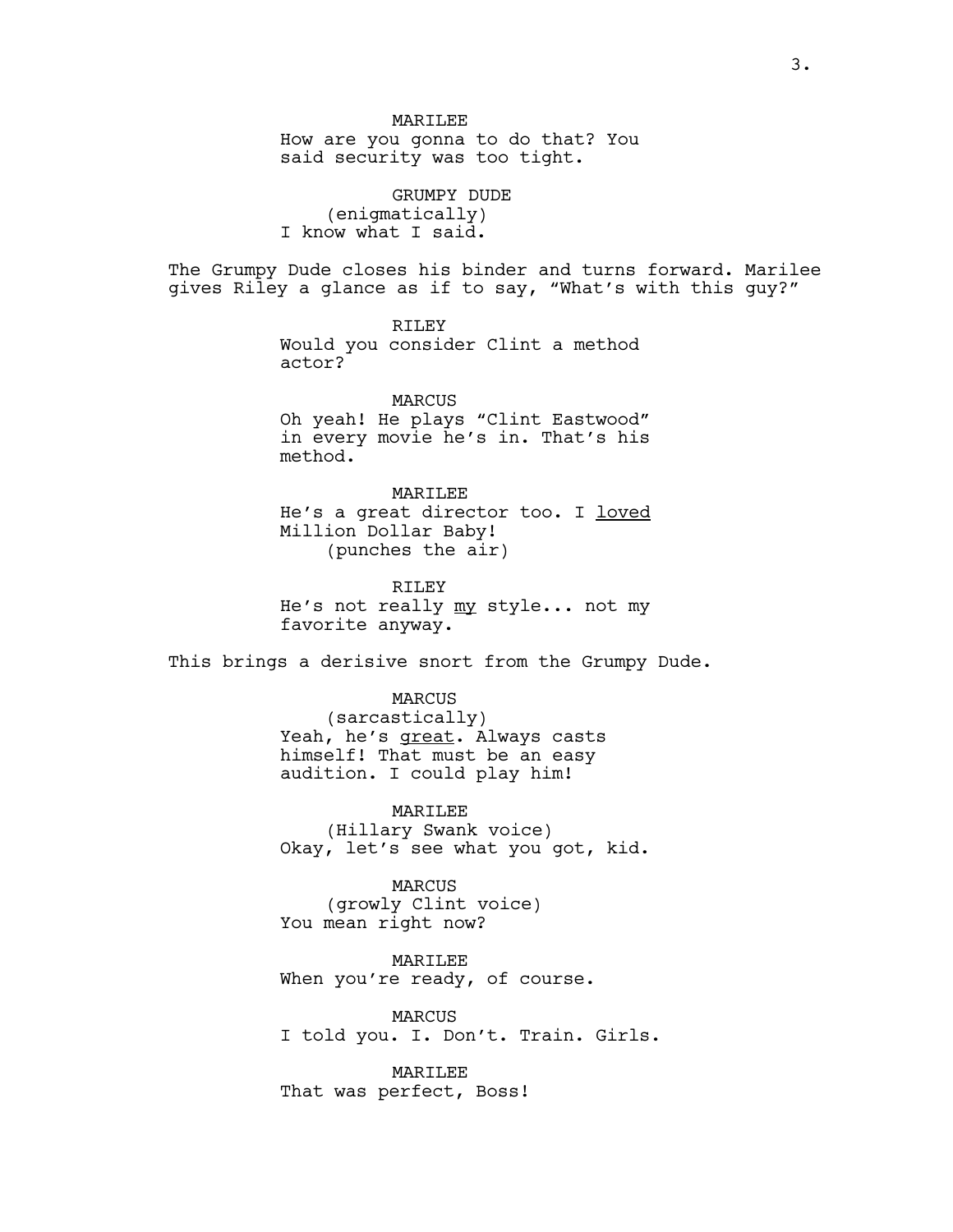Riley claps Marcus on the back.

RILEY You got the part! We should have recorded that!

The other people in line for the tour give a small clap.

GRUMPY DUDE Only in L.A... Everyone's an actor.

Riley turns to Grumpy who is facing forward still.

RTLEY And a Director! Hey, if you did get to meet Clint, are you even sure he'd sign your card?

GRUMPY DUDE Of course. I'm in his Facebook Fan Club.

EXT. WARNER BROS. STUDIO TOUR - LATE AFTERNOON

The call comes for the Studio Tour to begin. Marcus makes a break towards an empty trolley.

## MARCUS Get the back seats!

They are beaten to it by the Grumpy Dude. He just smiles. The trolley begins to move as the TOUR GUIDE begins the tour.

MONTAGE OF TOUR TROLLEY MOVING THROUGH STUDIO LOT

INT. WARNER BROS. STUDIO TOUR - CENTRAL PERK - LATE AFTERNOON

Marcus, Riley and Marilee are sitting on the sofa pretending to have coffee, taking selfies. Grumpy is milling around to their left.

> TOUR GUIDE Welcome to a restful stop at The Central Perk, the home away from home for the cast of "Friends", Chandler, Monica, Joey...

MARILEE (frowning) Did my parents watch "Friends"?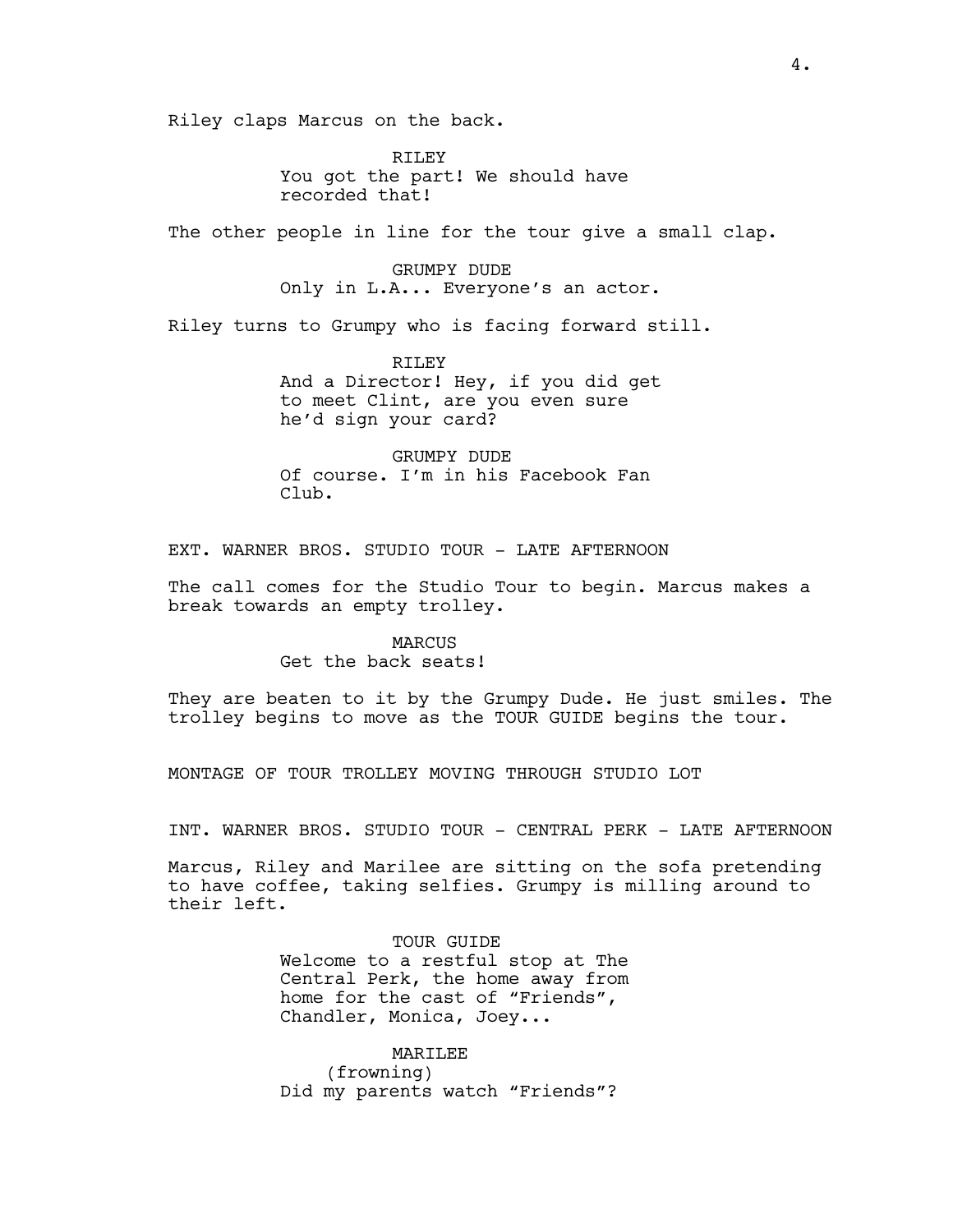### RTLEY I know mine did.

There is the sound of a loud CRASH to their right, behind the bar. Everyone stands and turns to see what happened. Marilee turns back to see Grumpy slipping out a side door and pokes Marcus.

## MARILEE

Marcus! Our friend is splitting.

Marilee and Marcus pull Riley out the door. Grumpy hustles down the alley and takes a right, out of sight.

> MARILEE (CONT'D) There he goes!

MARCUS He's probably going to get his card signed!

MARILEE He lied to keep Clint all to himself! I knew he was up to something.

#### MARCUS

Let's go!

RILEY They told us we have to stay with the group!

MARILEE (playfully) Duuude, don't be such a dork...

The Youths stealthily follow Grumpy. Music playing- "Third Man Theme" by THE BAND.

They stop to regroup at the ASSIGNED LOCATION AND TIME TO SHOOT THE WARNER BROS. STUDIO AT+T SCENE.

> RILEY Wait up! My shoe.

MARCUS Man, that guy is slippery.

Marilee trots into a small alleyway and bends down to retrieve something that has caught her eye. The boys catch up to see the Clint Eastwood trading card in her hand!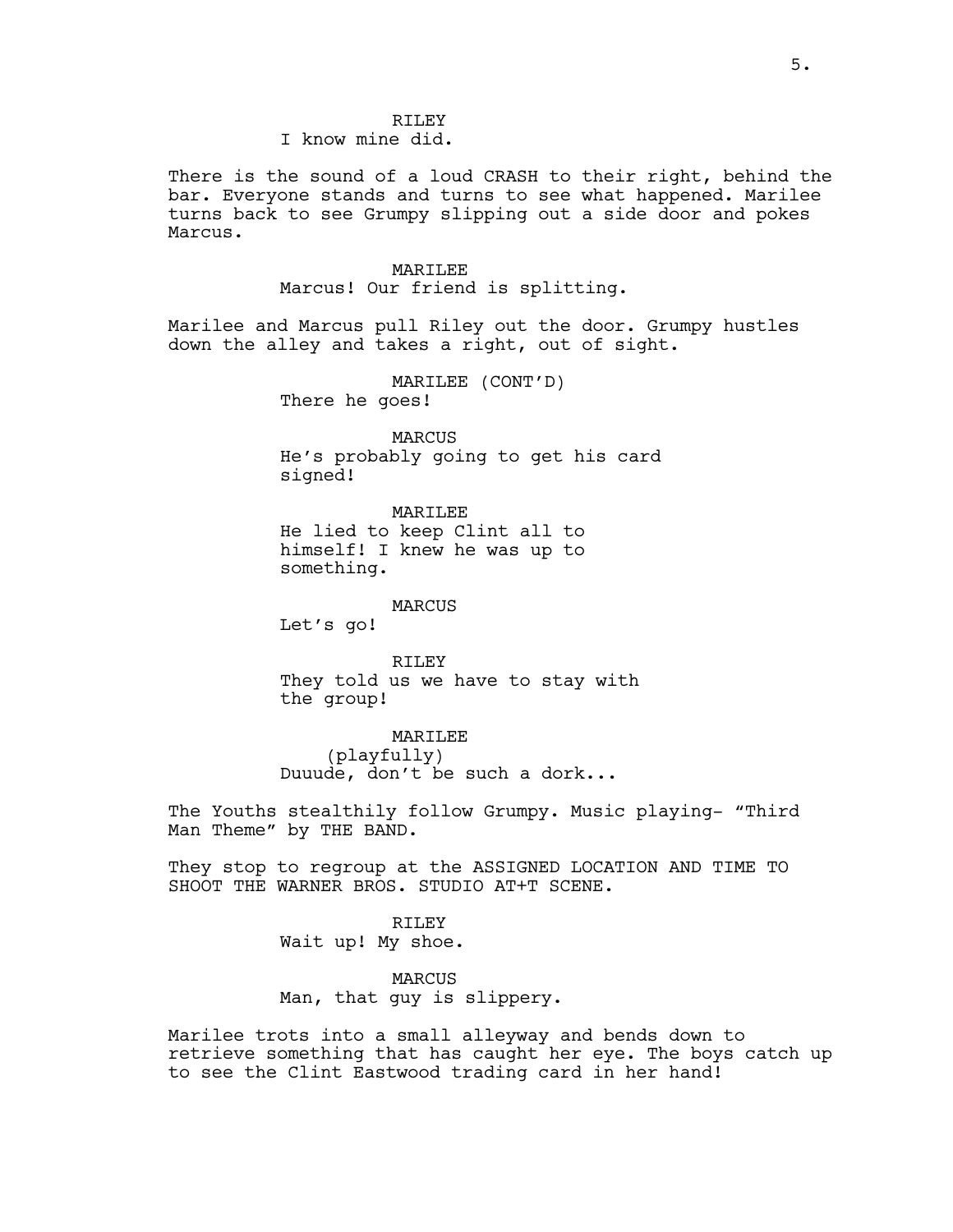## **MARTLEE** I'm no detective but...

They run down the alley and right into a dead end. Marcus gestures at the wall.

> MARCUS It's not like he's Batman!

RTLEY Is he hiding in Batman's lair...

They peek into the Batman exhibit and quickly exit to avoid the security guard.

> MARCUS He could have stolen a jet pack or something.

They run past the cafe where La-La Land was filmed. Riley and Marilee do a quick dance step as Marilee sings.

> MARILEE City of stars...

RILEY Just call me Riley Gosling!

They run to the Stage Door of the ELLEN SHOW and as the door opens a thunderous mix of music and applause pours out.

> ALL THREE Whoa! Ellen!!

They duck around the next corner to avoid being seen. A scowling Grumpy Dude is being escorted away by security.

> **MARTLEE** Looks like he didn't make it.

RILEY I think we'd better get back to the tour.

MARCUS Yea, before we end up in the same cell with that guy.

EXT. WARNER BROS. LOT - LATER AFTERNOON

Tired, worn, not able to locate the Tour Trolley, they come to a grassy area that has a SET PIECE, a tree wall, along one side. They collapse on the grass in the shade.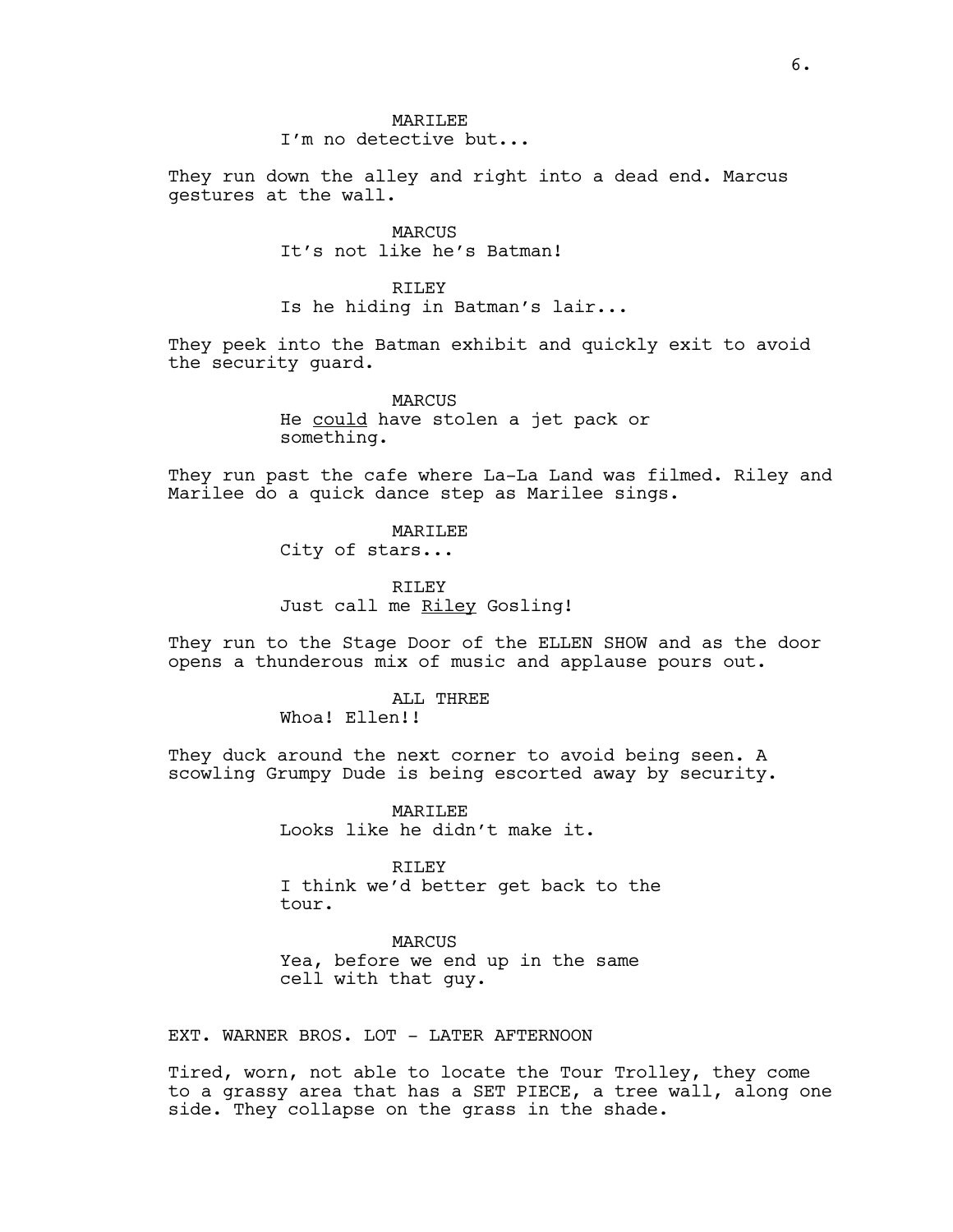Marcus jumps up, inspecting the wall. It moves on wheels.

MARCUS

This is fake!

## RILEY

Yeah, it's a working lot, smart guy. I am sure we would have heard all about it and other cools stuff if we had stayed on the tour.

## MARILEE

Cheer up Riles. At least we got this card out of the deal!

RTLEY (looking at the card) Yeah, I suppose...

Marcus stands facing the others, holding his iPhone like a gun.

### MARCUS

"I know what you're thinkin' punk. Did he fire six shots or only five?" Well, to tell you the truth, in all this excitement I kind of lost track myself. But being as this is a .44 Magnum, the most powerful handgun in the world, and would blow your head clean off, you've got to ask yourself one question: "Do I feel lucky?"

Marcus bows, expecting applause, but instead gets only silence from the other two who are acting like they've seen a ghost. A tall figure blocks out the sun and casts a shadow that seems ten feet long.

From behind Marcus hears, in a low growl...

CLINT'S VOICE Well, do ya, punk?

EXT. WARNER BROS. LOT - PARKING

The Youths are walking through the parking lot, on cloud nine from their experience. Marcus is filming with Riley's iPhone and narrating.